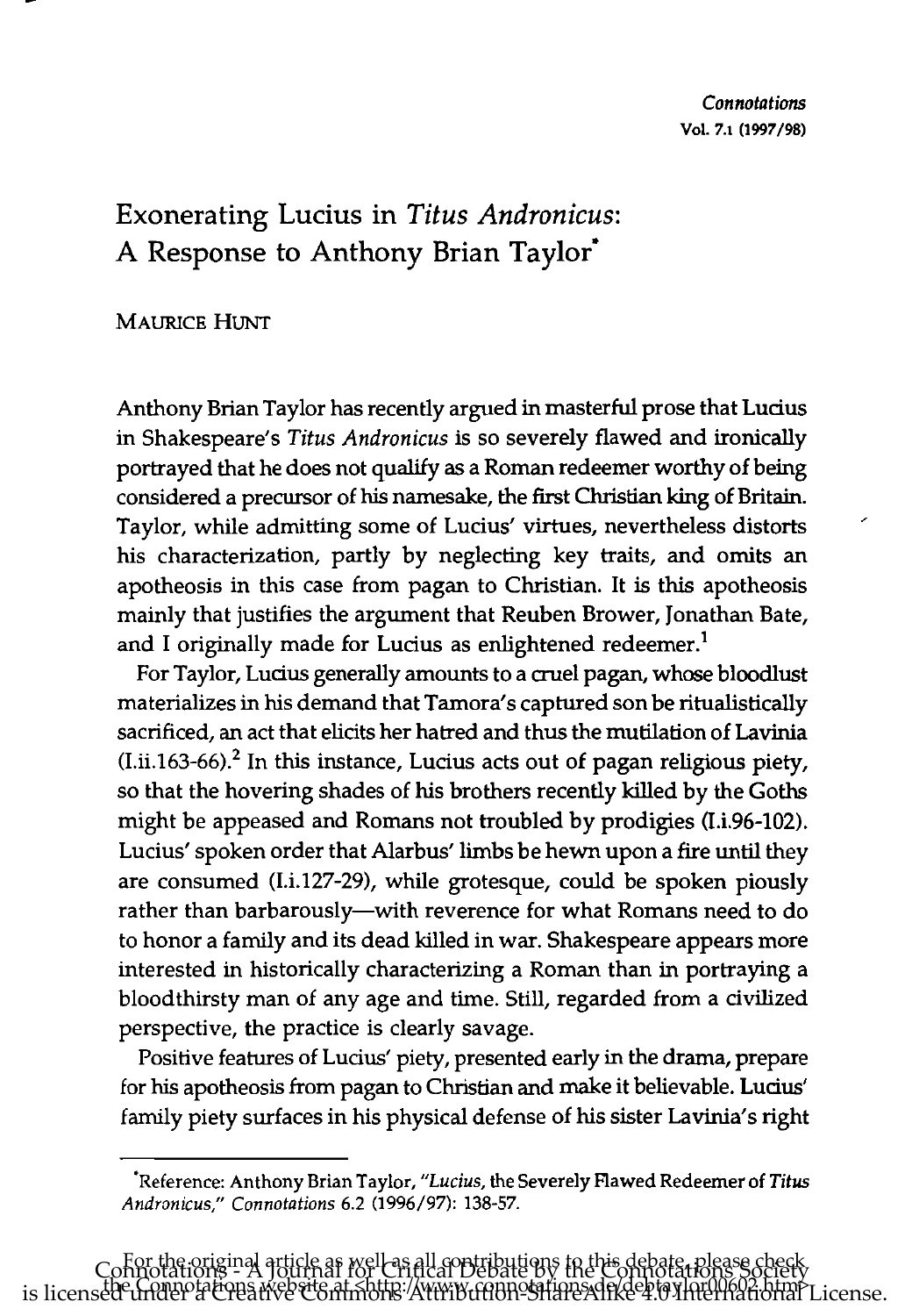to marry her "lawful promised love" Bassianus rather than be forced into queenship with nasty Saturninus (1.i.292-98), in his telling his father Titus that killing Mutius in this cause is unjust (I.i.292-93), and in his informing Saturninus finally "That what we did was mildly as we might, / Tend'ring our sister's honor and our own" (1.i.47S-76). Later, Aaron perversely asserts that the Andronici can save Martius' and Quintus' lives, charged with homicide, by sending to Satuminus a severed hand of a family member (III.i.150-56). Lucius' Roman piety profoundly expresses itself when Titus resolves that the hand shall be his own:

> Stay, father, for that noble hand of thine, That hath thrown down so many enemies, Shall not be sent. My hand will serve the turn. My youth can better spare my blood than you, And therefore mine shall save my brothers' lives. (III.i.162-66)

Lucius' genuine filial and brotherly love qualifies him for a redemptive martyrdom, if Aaron's announcement were true and not false, and if tricked Titus did not chop off his own hand before Lucius can stop him.

Lucius' capacity for martyrdom reflects a significant sensitivity never admitted by Taylor. Concerning his exile, Lucius says he was "tum'd weeping out / To beg relief among Rome's enemies, / Who drown'd their enmity in my true tears" (V.iii.105-07). Bending over his dead father's face, he exclaims, "0, take this warm kiss on thy pale cold lips, / These sorrowful drops upon thy blood-stain'd face, / The last true duties of thy noble son!" (V.iii.153-55). Lucius' finer, humane feelings manifest themselves in his concluding words to his son:

> Come hither, boy, come, come, and learn of us To melt in showers; thy grandsire lov'd thee well. Many a time he danc'd thee on his knee, Sung thee asleep, his loving breast thy pillow, Many a story hath he told to thee, And bid thee bear his pretty tales in mind, And talk of them when he was dead and gone. (V.iii.160-66)

Stereotypically feminine in their overtones of nurturance, these sentiments hardly square with the two-dimensional image of a bloodlusting warrior. Shakespeare perhaps imagined that such delicate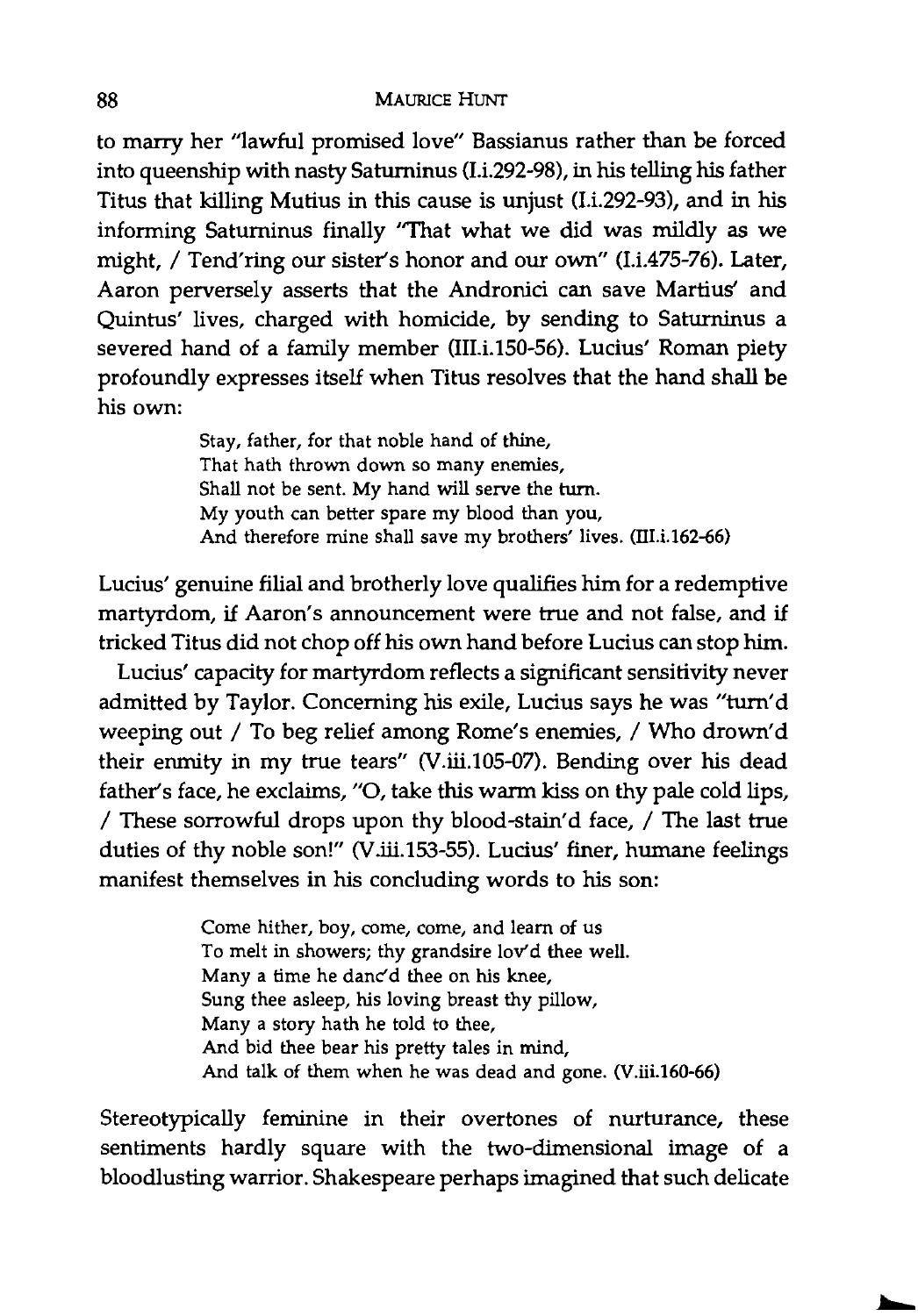feelings justify the assertion repeated in the play that the common people love Lucius and wish that he were their emperor (e.g. N.iv.69-77).

It should be noted that the sensitive Lucius becomes most apparent in the last acts of *Titus Andronicus,* after his return from exile. Taylor dismisses the argument, made by Robert Miola among others, that Lucius has undergone a transformation of character during his exile (143).<sup>3</sup> Rather than "a bloodthirsty youth" who changes into "a man capable of wise leadership" (Miola's reading), Lucius in my reading metamorphoses from a pagan devoted to Roman religion to a Christian-a worthy precursor of his Christian British namesake. An understanding of the extensive Christian context of *Titus Andronicus* helps playgoers perceive Lucius' later Christian identity.

Taylor recognizes that "the play is set at a time when Rome was 'at the end of its civilized greatness, ready to sink into barbarism'" (147). On the contrary, this would be the time that Christianity passed from being a favored religion of Rome to being the official faith of the Empire. Clifford Huffman notes that the postulated "[literary] source of *[Titus Andronicus]* locates the events in the time of the Eastern Emperor Theodosius (A.D. 378-95)."<sup>4</sup> Shakespeare's play could be said to be set in the time of a profound transition from pagan to Christian religious values. Mythological allusions and references to religious practices in the first three acts of *Titus Andronicus* are uniformly pagan. But then in act IV something quite remarkable happens. I have argued extensively that the Clown-pigeon episode of act IV ironically focuses Christian values in Titus' iron world.<sup>5</sup> Appreciated in the context of the non-pagan overtones of the Clown's phrase "God forbid" (N.iii.91), and the explicit Christian overtones of his word "grace" (IV.iii.100-01), his gift of pigeons by which he would reconcile one of Saturninus' men and his uncle symbolizes the doves of the Holy Spirit (a spirit of forgiveness).<sup>6</sup> The Clown exits with a plangent "God be with you" (IV.iii.120), unknowingly going to his death at Saturninus' hands as a result of the cruel trick that Titus plays upon this messenger involving a knife secretly wrapped in a letter. That the Clown is meant in his death to be thought of as a kind of sacrificial victim is signalled in his greeting to Saturninus by his allusion to a Christian prototype of martyrdom: "God and Saint Steven give you godden. I have brought you a letter and a couple of pigeons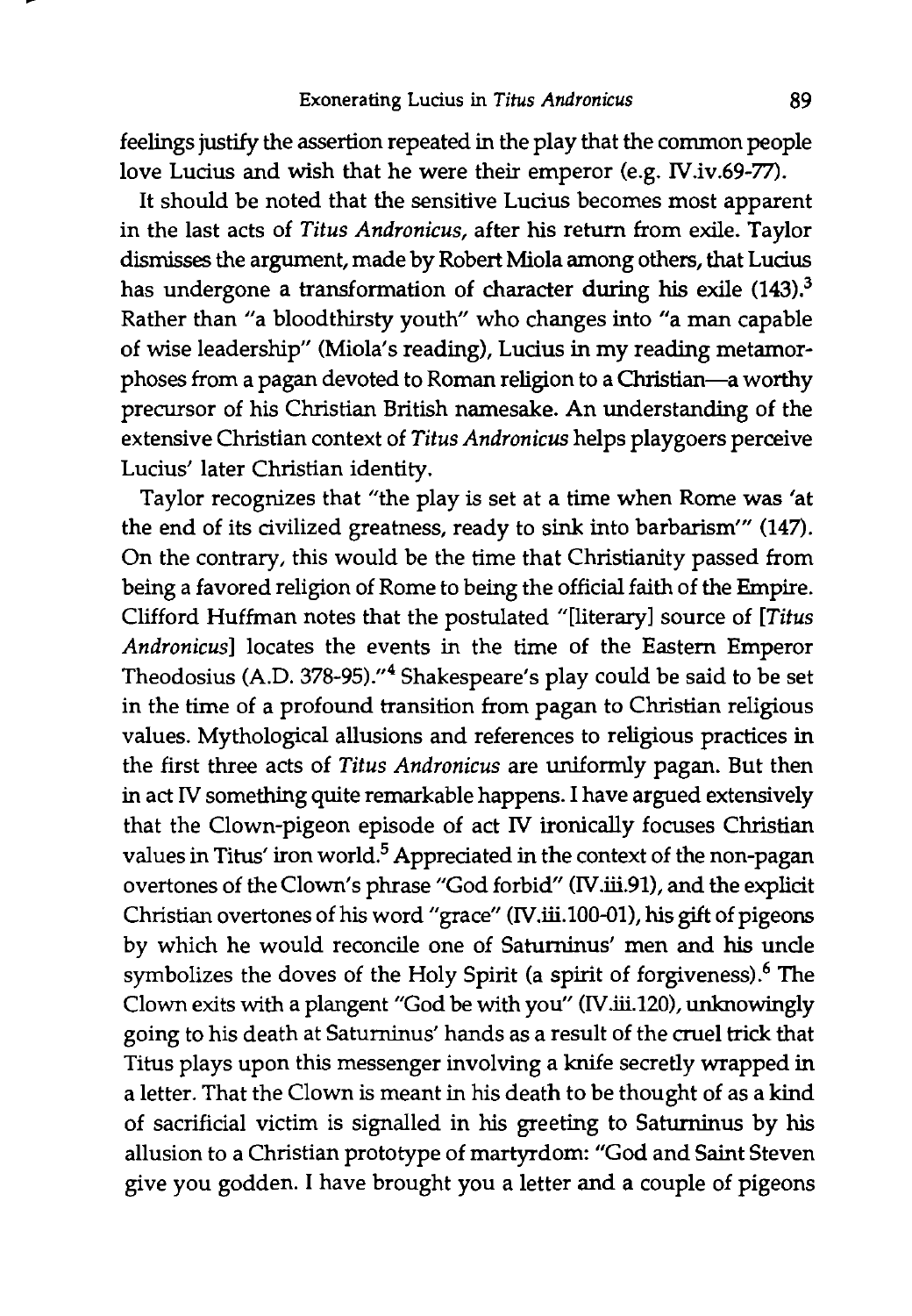here" (IV.iv.42-44). "Go take him away and hang him presently" (IV.iv.45), Saturninus snarls, angered by Titus' claim in the delivered letter that the emperor has butchered Titus' sons.

The Clown's part in the play thus provides a Christian perspective that, by contrast, stresses Titus' lack of grace and unfitness for any kind of salvation. When Titus in act I tells Tamora-

> Patient yourself, madam, and pardon me. These are their brethren, whom your Goths beheld Alive and dead, and for their brethren slain Religiously they ask a sacrifice: To this your son is marked, and die he must, T'appease their groaning shadows that are gone— (I.i.121-26)

his manner of expression focuses the need for a once-and-forever martyr-Christ-whose death can by itself rectify the souls of present and future dead. Along with his killing of Mutius, Titus' responsibility for the gratuitous death of the pious Clown qualifies him not for classic martyrdom but for the role of God's scourge in a Christian pattern of Providence, wherein (as in *Hamlet)* a once good but now coarsened (''bad'') man destroys evil greater than his badness but also dies in the process (thus effecting a certain economy in sweeping the stage of taint)? Christian elements in Shakespeare's Greek and Roman plays as a rule constitute anachronisms. But because of its historical date, *Titus Andronicus* represents the exception. References in *Titus* to an elder tree growing by hell-pit (II.iii.277)-the tree associated with Judas-and to a "ruinous monastery" (V.i.21) where Aaron is captured do not represent unequivocal instances of religious anachronism. The symbolism of the Clown-pigeon episode and these differences retrospectively valorize the first reference in the play to God rather than Jupiter-Marcus' invitation to Lavinia to "display at last / What God will have discovered for revenge. / Heaven guide thy pen to print thy sorrows plain" (IV.i.73-75).

Exonerating Ludus in *Titus Andronicus* depends upon placing his major oath sworn within the above-described larger Christian context of the latter part of the play. At the beginning of act V, Aaron tries to persuade Lucius to exempt Aaron's bastard son from execution in exchange for Aaron's confession of all the unknown heinous deeds he has committed. "Yet for I know thou art religious," Aaron exclaims,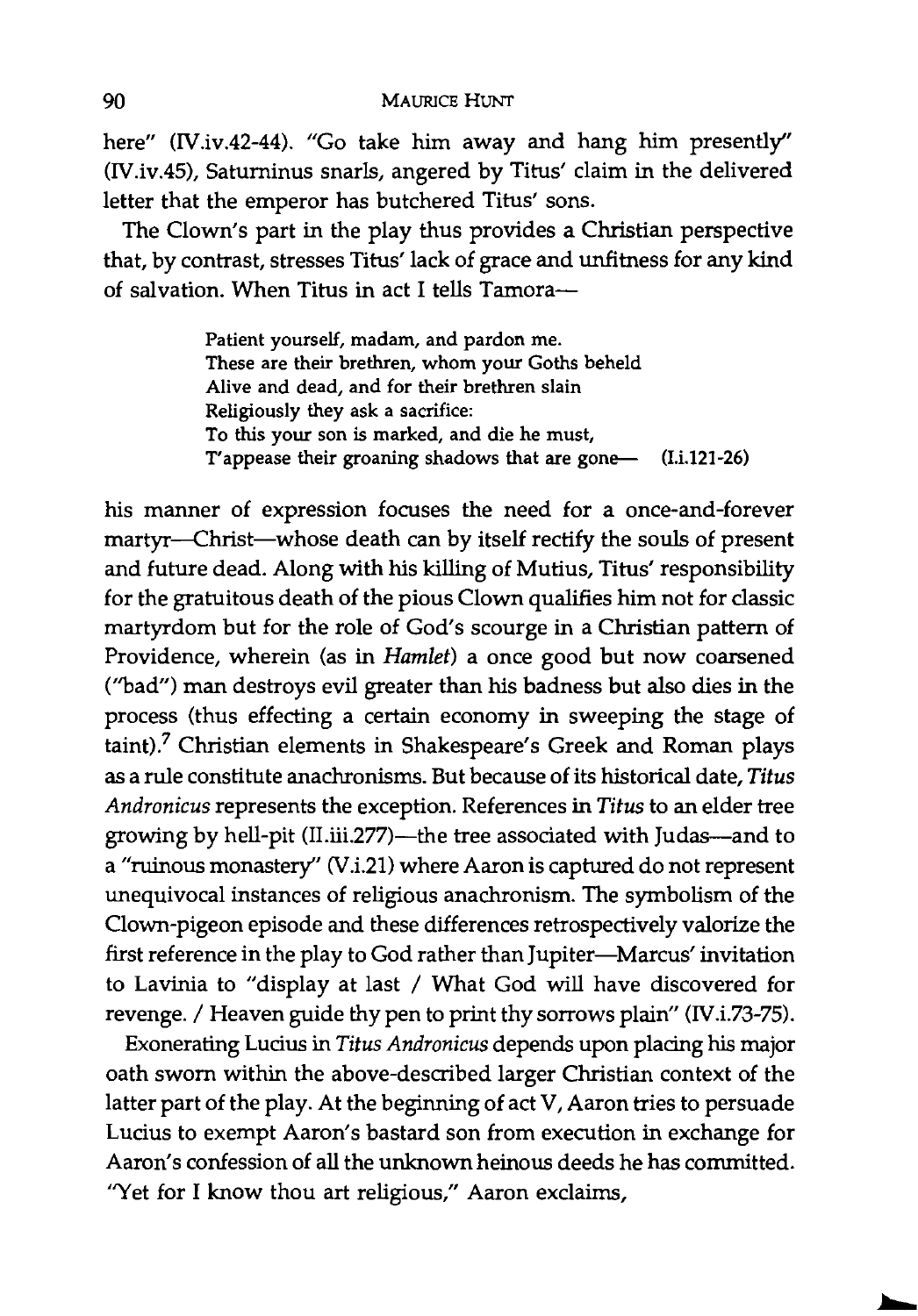## Exonerating Lucius in *Titus Andronicus*

And hast a thing within thee called a conscience, With twenty popish tricks and ceremonies, Which I have seen thee careful to observe, Therefore I urge thy oath ...

i vil

. . . therefore thou shalt vow By that same god, what god soe'er it be That thou adorest and hast in reverence, To save my boy, to nourish and bring him up, Or else I will discover nought to thee. (V.i.74-78, 81-85)

Aaron's phrase "popish tricks and ceremonies" anachronistically invokes a Christian context for Lucius' solemn reply: "Even by my God I swear to thee I will" (V.i.86). Lucius' phrase "my God" has an intimate personal feel, carrying no association with the public deity Jupiter. Taylor notes that Lucius had planned to hang Aaron's bastard "that he may see it sprawl- / A sight to vex the father's soul withal" (V.i.51-52, Taylor 143-44). But Lucius' Christian oath supersedes this remnant of sadism in his character, and he keeps his word. Aaron's child lives through the concluding events of the play. Lucius had earlier described himself as a man who "loves his pledges dearer than his life" (III.ii.291), a man for whom "fulfill[ing] his vows is dearer . . . than life."<sup>8</sup> Taylor asserts that the baby's hanging "is avoided only when [Lucius] is duped by Aaron into swearing an oath that he will spare the child" (144). Lucius is hardly duped. As a Christian, his God-sworn oath is no "popish" trick of policy; acting on principle, he saves an infant's life.

Taylor claims that the child's "fiend-like" face among those of the characters assembled at the end of the play incarnates the evil of his father and predicts the future savagery of the Goths that Lucius has brought within the Roman fold (151-52). I would argue on the contrary that Lucius' preservation of the child providentially breaks a pattern of retributive son-killing that began with Lucius' and Titus' determination to sacrifice Tamora's son Alarbus to appease the shades of the dead Andronici and included Tamora's resolution to kill Titus' sons Quintus and Martius in retaliation and Titus' afterwards to murder her remaining boys Chiron and Demetrius. At roughly the same time that he was writing *Titus Andronicus,* Shakespeare was showing in the latter parts of *Henry VI* that the retributive killing of the son of a homicidal parent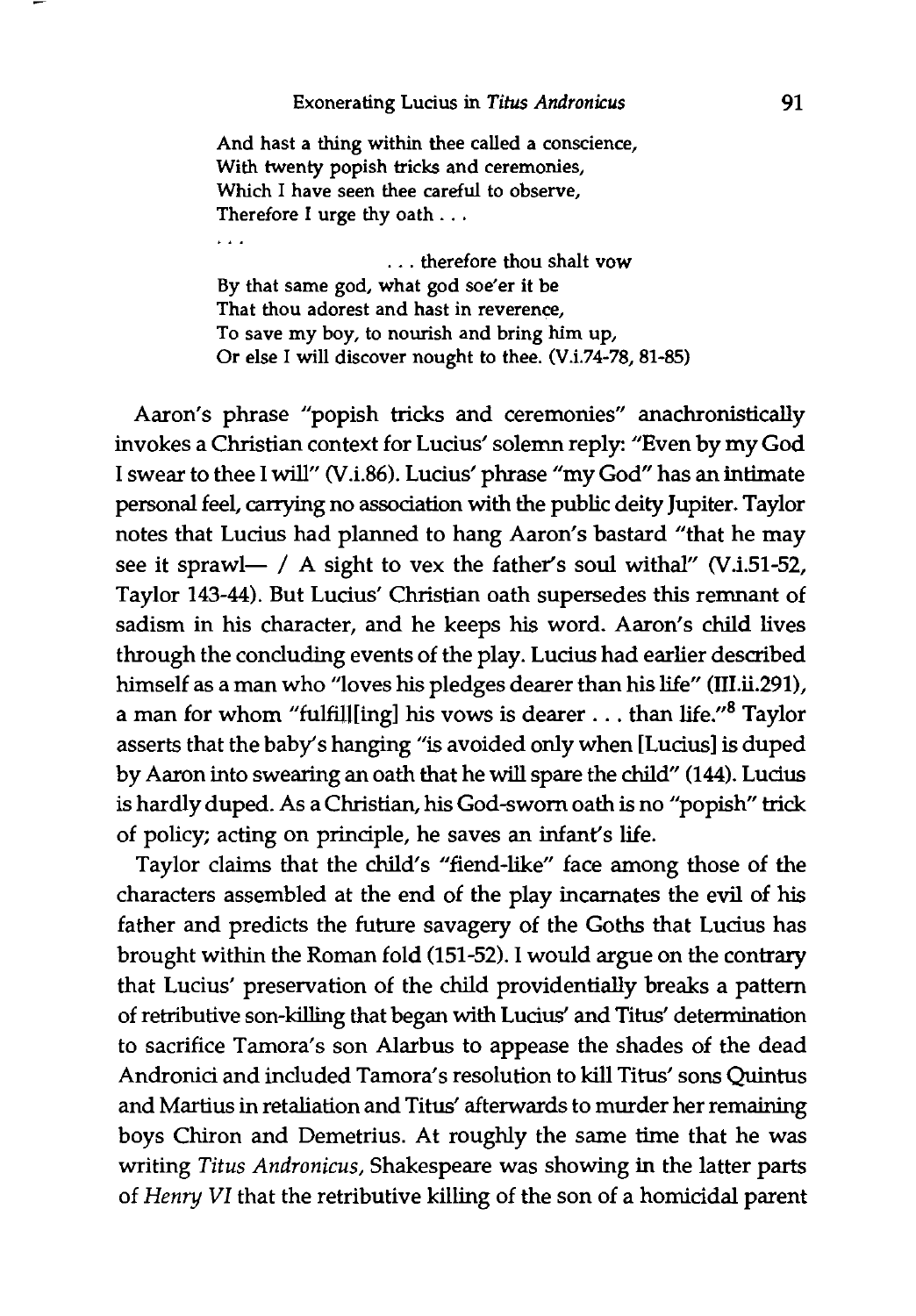was a main catalyst for the Wars of the Roses.<sup>9</sup> The miraculous preservation of the Earl of Stanley's son, whom Richard III had resolved to kill if his father defected (as he does) to Richmond, breaks a talionic pattern and plays its role in beginning a benign phase of English history, the establishment of the Tudor dynasty.

The fact that such a phase may not be in store for late-Imperial Christian Rome does not diminish the significance of Lucius' exemplary forbearance. "Lucius, all hail, Rome's gracious governor!" (V.iii.146), the people cry, emphasizing by the word "gracious" the enlightenment of Lucius apparent to astute playgoers. In an Elizabethan view, this enlightenment included a Christian governor's understanding of the need through violent execution to punish and deter crimes inimical to the welfare of the body politic. Taylor notes that the "Elizabethan playhouse was adept at catering for the taste of an age in which savage public punishments such as the cutting off of hands or disembowelling drew large crowds" (148). If a Catholic priest was disembowelled, he died ostensibly not because he was a Catholic but because his Catholicism had made him a traitor to the Church and state of England. The threat of politico-religious dismemberment that he posed came back upon his head in his disembowelling. Elizabethans understood that gracious Christian governors, such as they imagined their Queen was, routinely applied death penalties for homicidal treason, often in a way that mirrored the crime. They at least would not have questioned Lucius' justice-as Taylor does (144)-in ordering Aaron to be set breast-deep in the earth until he starves to death. Shakespeare has made the notion of earth swallowing her own increase a symbolic motif of *Titus Andronicus* (e.g., V.ii.190-91), and Lucius' decorous punishment for man-killing Appetite positively concludes it. As for Tamora, Lucius judges that, once dead, her body should be thrown "forth to beasts and birds of prey: / Her life was beastly and devoid of pity, / And being dead, let birds on her take pity" (V.iii.198-200). Shakespeare's Elizabethan audience almost certainly approved rather than condemned this early Christian governor's decorous punishment of-to use a celebrated phrase of 3 *Henry VI* (I.iv.137)-a tiger's heart wrapped in a woman's hide.

> Baylor University Waco, Texas